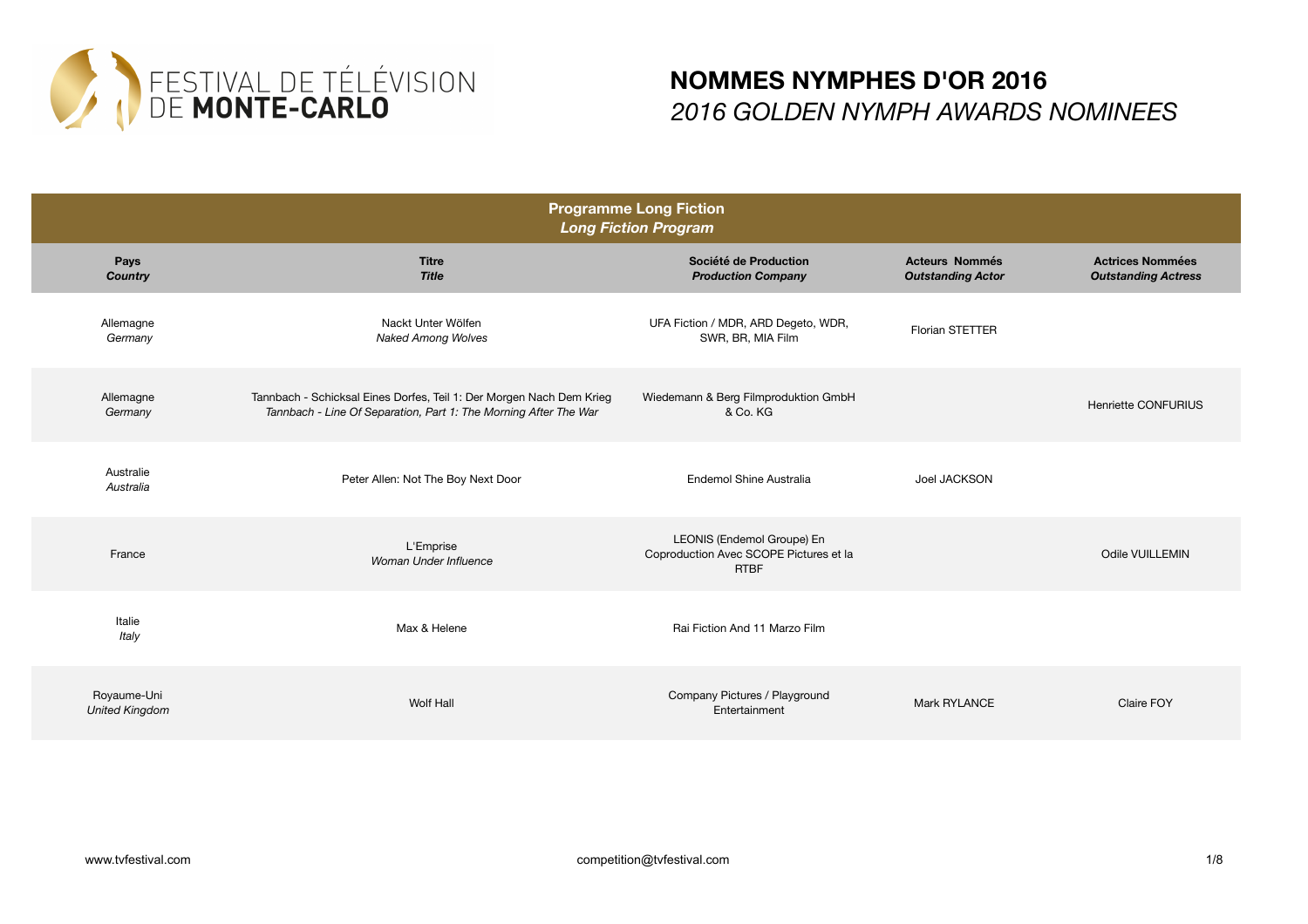

| Série TV - Comédie<br><b>Comedy TV Series</b>                 |                              |                                                    |                                                   |                                                       |
|---------------------------------------------------------------|------------------------------|----------------------------------------------------|---------------------------------------------------|-------------------------------------------------------|
| Pays<br><b>Country</b>                                        | <b>Titre</b><br><b>Title</b> | Société de Production<br><b>Production Company</b> | <b>Acteurs Nommés</b><br><b>Outstanding Actor</b> | <b>Actrices Nommées</b><br><b>Outstanding Actress</b> |
| Etats-Unis<br><b>USA</b>                                      | <b>Better Call Saul</b>      | Sony Pictures                                      | <b>Bob ODENKIRK</b>                               |                                                       |
| Etats-Unis & Nouvelle Zélande<br><b>USA &amp; New Zealand</b> | Ash Vs Evil Dead             | Starz Evil Productions / LLC                       | <b>Bruce CAMPBELL</b>                             | Lucy LAWLESS                                          |
| Israel                                                        | Plan B                       | July August Productions                            |                                                   |                                                       |
| Norvège<br>Norway                                             | Maniac                       | <b>Rubicon TV AS</b>                               | Espen P.A.LERVAAG                                 | Ingeborg SUNDREHAGEN<br><b>RAUSTØL</b>                |
| Royaume-Uni<br><b>United Kingdom</b>                          | Cradle To Grave              | <b>ITV Studios</b>                                 | Peter KAY                                         |                                                       |
| Royaume-Uni<br><b>United Kingdom</b>                          | Catastrophe                  | Avalon Television / Amazon Studios                 |                                                   | Sharon HORGAN                                         |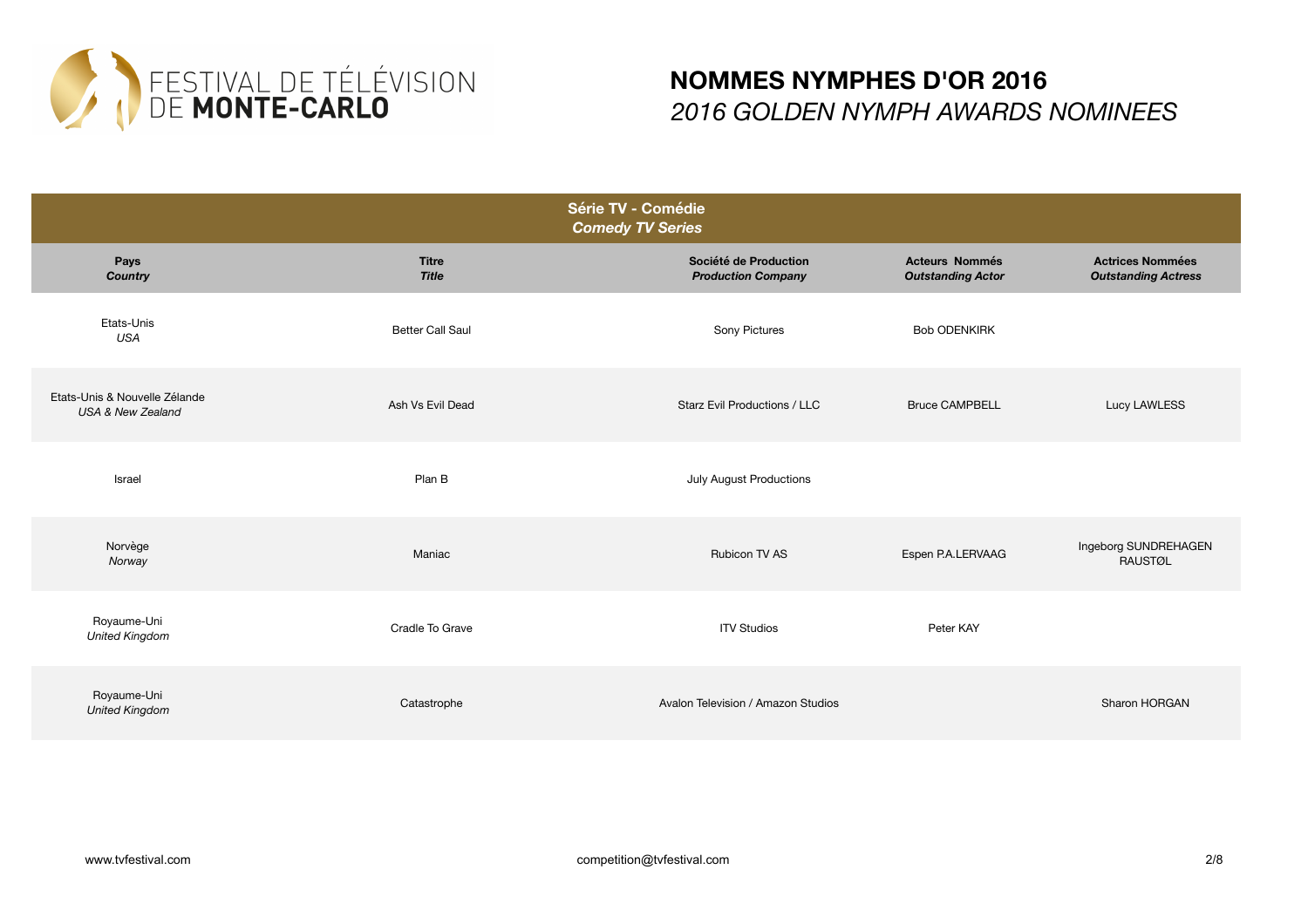

| Série TV - Dramatique<br><b>Drama TV Series</b> |                              |                                                    |                                                   |                                                       |
|-------------------------------------------------|------------------------------|----------------------------------------------------|---------------------------------------------------|-------------------------------------------------------|
| Pays<br><b>Country</b>                          | <b>Titre</b><br><b>Title</b> | Société de Production<br><b>Production Company</b> | <b>Acteurs Nommés</b><br><b>Outstanding Actor</b> | <b>Actrices Nommées</b><br><b>Outstanding Actress</b> |
| Allemagne<br>Germany                            | Deutschland 83               | UFA Fiction Production for RTL (Germany)           | Jonas NAY                                         | Maria SCHRADER                                        |
| Etats-Unis<br><b>USA</b>                        | Code Black                   | <b>ABC Studios</b>                                 |                                                   | Marcia Gay HARDEN                                     |
| Etats-Unis<br><b>USA</b>                        | The Man In The High Castle   | <b>Amazon Studios</b>                              |                                                   |                                                       |
| Islande<br>Iceland                              | Ófærð<br><b>Trapped</b>      | RvK Studios / Dynamic Television                   | Olafur Darri OLAFSSON                             |                                                       |
| Royaume-Uni<br><b>United Kingdom</b>            | River                        | Kudos/ BBC                                         | Stellan SKARSGÅRD                                 | Nicola WALKER                                         |
| Royaume-Uni<br><b>United Kingdom</b>            | Poldark                      | Mammoth Screen & Masterpiece Co-<br>Production     | Aidan TURNER                                      | Eleanor TOMLINSON                                     |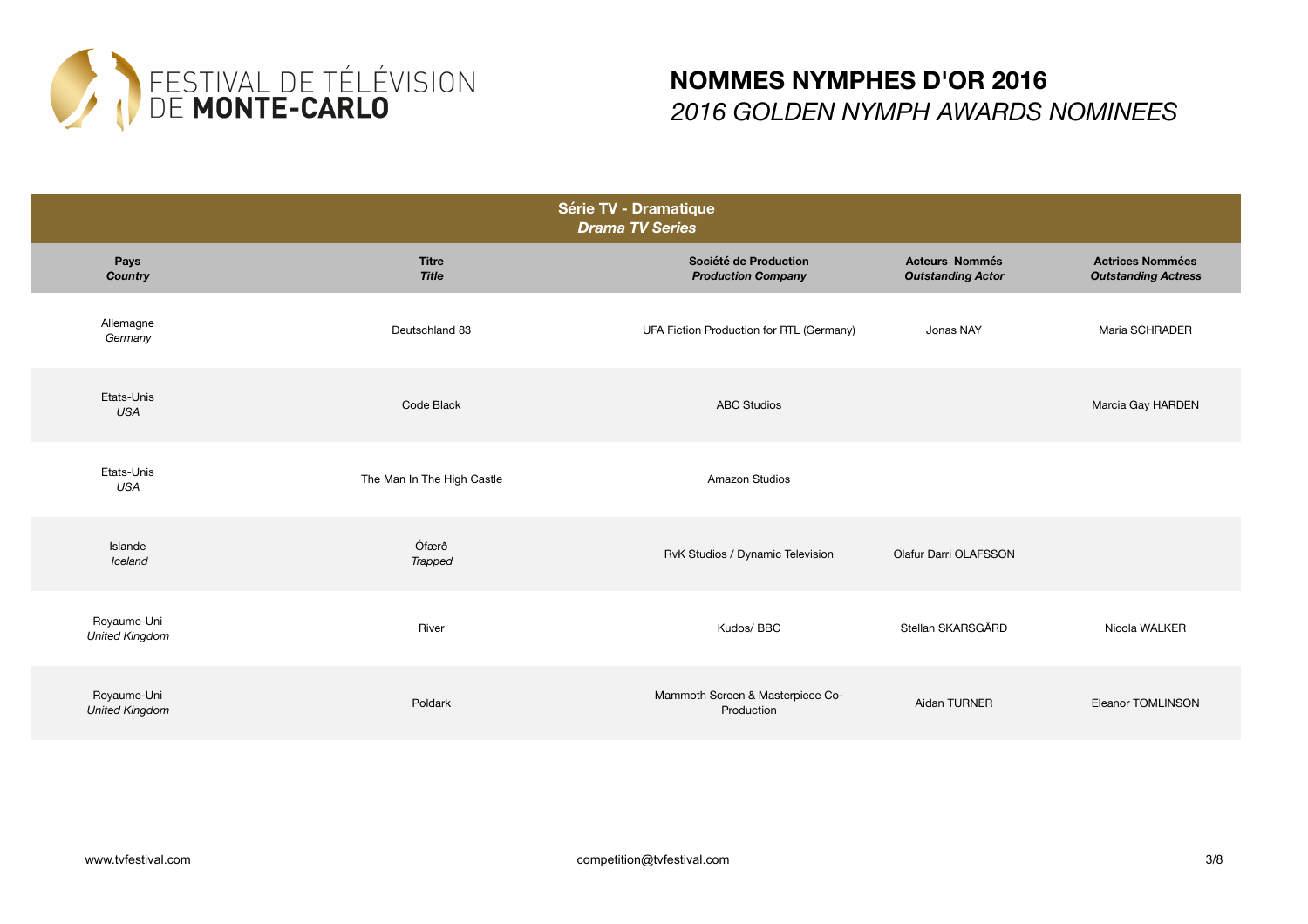

| <b>Grand Reportage de Société</b><br><b>Current Affairs Documentary</b> |                                                                                                                                        |                                                    |  |
|-------------------------------------------------------------------------|----------------------------------------------------------------------------------------------------------------------------------------|----------------------------------------------------|--|
| Pays<br><b>Country</b>                                                  | <b>Titre</b><br><b>Title</b>                                                                                                           | Société de Production<br><b>Production Company</b> |  |
| Allemagne<br>Germany                                                    | ZDFzeit: Der Fall Deutsche Bank - Abstieg Eines Geldhauses<br>ZDFzeit: The Case Deutsche Bank - The Descent Of A Financial Institution | Eco Media TV Stephan Lamby                         |  |
| Belgique<br>Belgium                                                     | De Recherche<br>The Detectives                                                                                                         | Woestijnvis NV                                     |  |
| Royaume-Uni<br><b>United Kingdom</b>                                    | Filming My Father: In Life And Death                                                                                                   | <b>Verve Productions</b>                           |  |
| Royaume-Uni<br><b>United Kingdom</b>                                    | Jihad: A British Story                                                                                                                 | <b>Fuuse Films</b>                                 |  |
| Suède<br>Sweden                                                         | Those Who Said No                                                                                                                      | Nima Film                                          |  |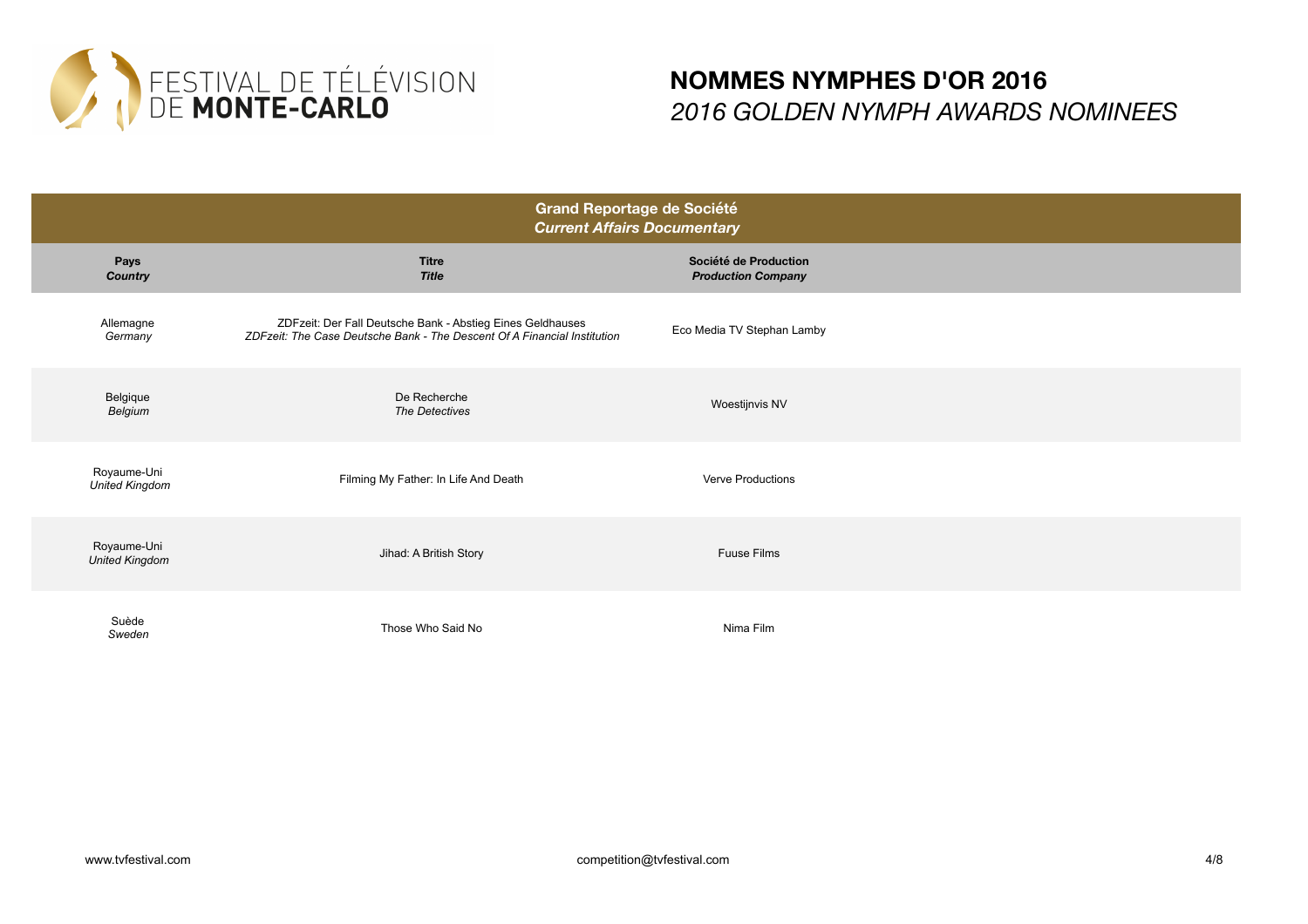

| <b>Grand Reportage d'Actualités</b><br><b>News Documentary</b> |                                                                                |                                                    |  |  |
|----------------------------------------------------------------|--------------------------------------------------------------------------------|----------------------------------------------------|--|--|
| Pays<br>Country                                                | <b>Titre</b><br><b>Title</b>                                                   | Société de Production<br><b>Production Company</b> |  |  |
| Espagne<br>Spain                                               | Nisman                                                                         | <b>RTVE</b>                                        |  |  |
| France                                                         | Libye, Daech Aux Portes De L'Europe ?<br>Libya: Sharia At The Gates Of Europe? | Capa Tv                                            |  |  |
| Libye<br>Libya                                                 | People Smuggler: World'S Most Wanted                                           | <b>Sky News</b>                                    |  |  |
| Norvège<br>Norway                                              | Drone                                                                          | Flimmer Film                                       |  |  |
| Qatar                                                          | Al Jazeera Investigates - Genocide Agenda                                      | Al Jazeera Media Network                           |  |  |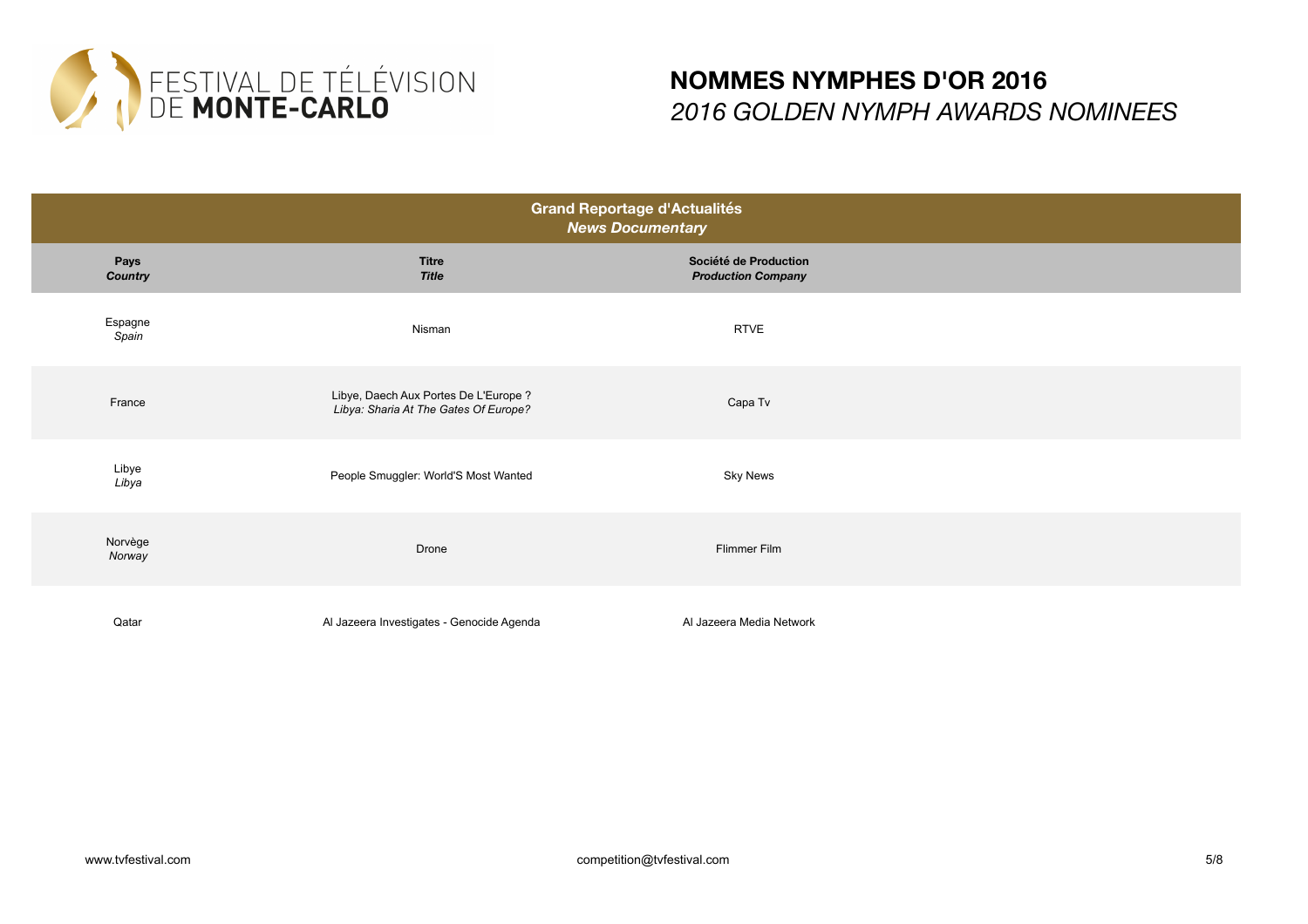

| Programme d'Actualités 24 heures/24<br>24 Hours News Program |                                                                                                             |                                                    |  |
|--------------------------------------------------------------|-------------------------------------------------------------------------------------------------------------|----------------------------------------------------|--|
| Pays<br><b>Country</b>                                       | <b>Titre</b><br><b>Title</b>                                                                                | Société de Production<br><b>Production Company</b> |  |
| Allemagne<br>Germany                                         | Fluchthelfer 2.0 - Flüchtlinge Und Smartphone<br>Digital Refugee Assistance 2.0. - Refugees And Smartphones | ARD / Tagesthemen                                  |  |
| France                                                       | Odyssée En Mer Egée<br>Crossing The Aegean Sea                                                              | France 2                                           |  |
| Royaume-Uni<br><b>United Kingdom</b>                         | ITV News At Ten - Road To Raqqa                                                                             | <b>ITN For ITV News</b>                            |  |
| Suède<br>Sweden                                              | SVT Nyheter: Illegala Parkeringstillstånd<br><b>SVT News: Illegal Parking Permits</b>                       | SVT - Sveriges Television                          |  |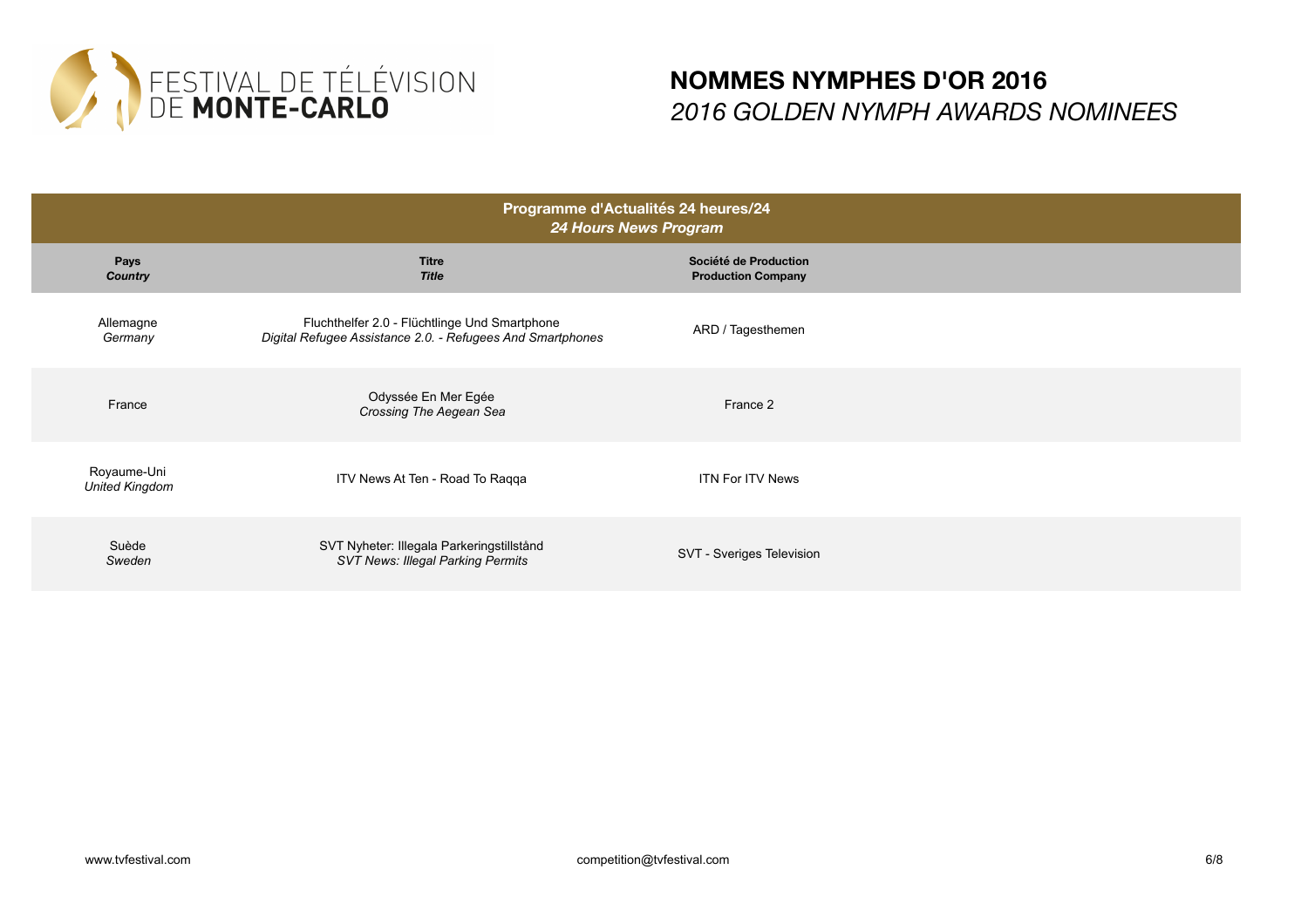

| Reportage du Journal Télévisé<br><b>TV News Item</b> |                                      |                                                    |  |
|------------------------------------------------------|--------------------------------------|----------------------------------------------------|--|
| Pays<br><b>Country</b>                               | <b>Titre</b><br><b>Title</b>         | Société de Production<br><b>Production Company</b> |  |
| Etats-Unis<br>USA                                    | <b>Baltimore Unrest</b>              | <b>CNN</b>                                         |  |
| France                                               | Charlie Hebdo Attacks: Live Analysis | <b>Sky News</b>                                    |  |
| Japon<br>Japan                                       | NHK News: Kuchinoerabu Eruption      | NHK (Japan Broadcasting Corporation)               |  |